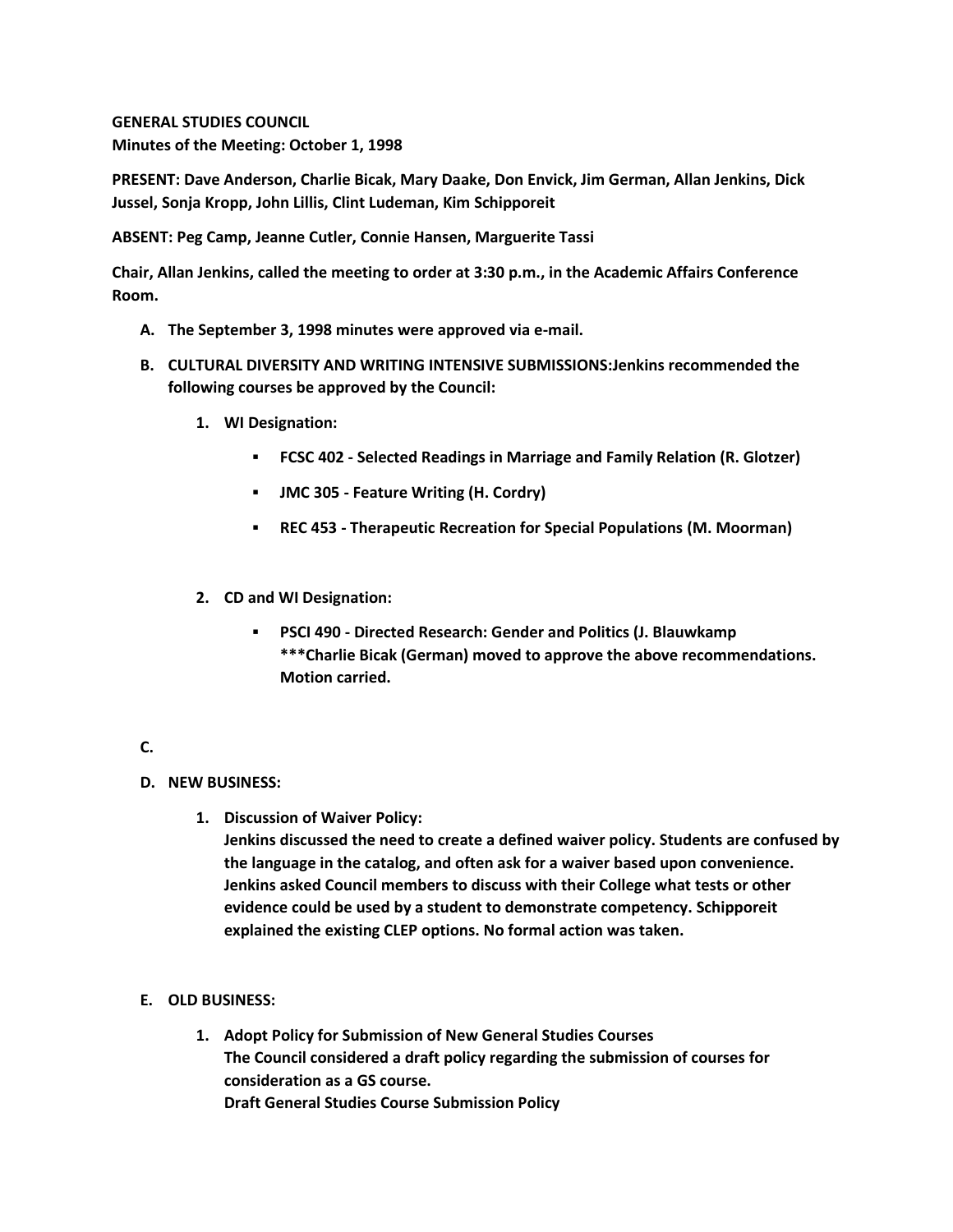**The General Studies Program must respond to changing circumstances yet maintain sufficient stability that students may complete the program without undue confusion. To accommodate change the General Studies Council will consider the submission of new courses under the following circumstances.** 

- **0. The course must be an active UNK offering.**
- **1. The department must provide a written submission detailing how the course meets the established General Studies criteria at both the program and perspective level.**
- **2. The submission must include evidence of support from:** 
	- **A. the Department**
	- **B. the College Academic Affairs/Educational Policy Committee**
	- **C. the Dean's Office**
- **3. The chair of the submitting department must meet with their college representatives on the General Studies Council, and the proposal should come forward only with the support of these representatives.**
- **4. Timing of submissions must be compatible with the printing of the UNK Undergraduate Catalog.** 
	- **A. Submissions will be considered by the Council during the Spring semester preceeding the publication year of the Undergraduate Catalog.**
	- **B. Final action by the General Studies Council will be no later than September following the open submission period.**
- **2. The Council suggested that additional detail in item two might be useful. Bicak suggested four additional details for item two.** 
	- **Evidence that student objectives are consistent with program and perspective criteria**
	- **Description of the teaching strategies employed**
	- **Plan for assessment of student outcomes compatible with the criteria**
	- **Plan for assessment of the course's achievement of the criteria**

**The Council directed Jenkins to incorporate Bicak's suggestions into a final draft. This draft will be sent via e-mail as soon as possible so Council members can make an informed vote in November.**